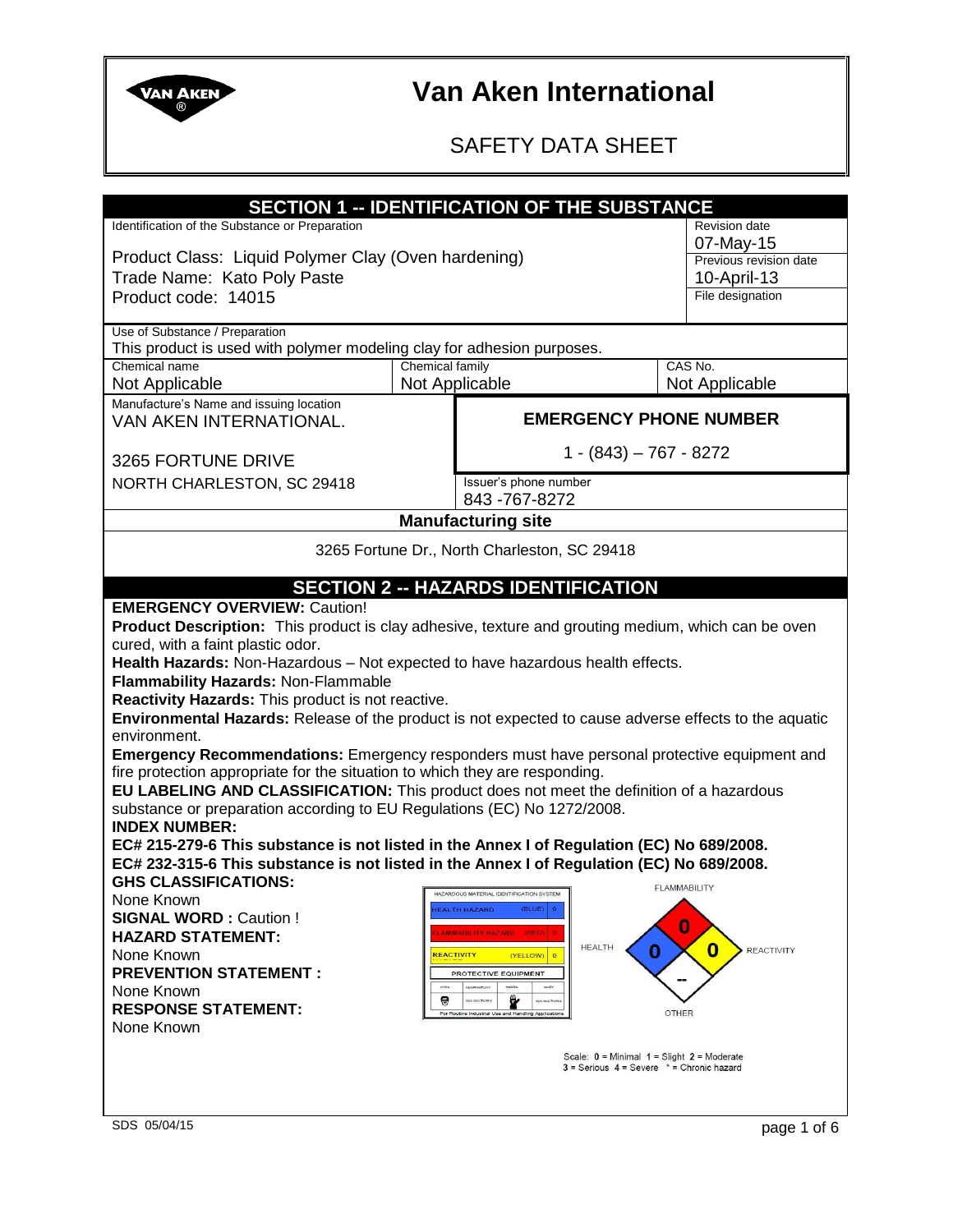

SAFETY DATA SHEET

Material: KATO POLY PASTE, 14015 Version: 1

### **HEALTH EFFECTS OR RISKS FROM EXPOSURE:**

**ACUTE HEALTH HAZARDS:** 

**EYES:** Not expected to be a hazard, however contact may cause irritation with temporary redness. **SKIN:** Not expected to cause irritation or other health effects.

**INHALATION:** Not expected to cause irritation to respiratory system.

**INGESTION:** Exposure is unlikely. This product can cause gastrointestinal irritation.

#### **POTENTIAL CHRONIC HEALTH EFFECTS:** None known.

**AGGRAVATION OF PRE-EXISTING CONDITIONS:** None known

**CHRONIC**: This product does not contain any ingredient designated by IARC, NTP, ACGIH or OSHA as probable or suspected human carcinogens.

### **SECTION 3 – COMPOSITION / INFORMATION ON INGREDIENTS**

| <b>Hazardous Ingredients:</b>                                                                                                                                     | WT%  | CAS#        | <b>EINECS#</b> | Hazard<br><b>Classification</b> | <b>Risk Phrases</b> |
|-------------------------------------------------------------------------------------------------------------------------------------------------------------------|------|-------------|----------------|---------------------------------|---------------------|
| <b>Proprietary Mixture</b>                                                                                                                                        | 100% | Proprietary | Proprietary    | <b>Not Classified</b>           | None                |
| Balance of other ingredients are non-hazardous or less than 1%<br>in concentration (or 0.1% for carcinogens, reproductive toxins, or<br>respiratory sensitizers). |      |             |                | None                            |                     |

NOTE: ALL WHMIS required information is included in appropriate sections based on the ANSI Z400.1-2004 format. This product has been classified in accordance with the hazard criteria of the CPR and the MSDS contains all the information required by the CPR, EU Directives and the Japanese Industrial Standard *JIS Z 7250: 2000*.

|                   | <b>SECTION 4 -- FIRST AID MEASURES</b>                                                                                                                                                                                                                                              |
|-------------------|-------------------------------------------------------------------------------------------------------------------------------------------------------------------------------------------------------------------------------------------------------------------------------------|
| <b>EYES</b>       | If material contacts the eye, immediately flush eyes with plenty of water for at least<br>15 minutes, while holding eyelids open. GET MEDICAL ATTENTION IF<br><b>IRRITATION CONTINUES.</b>                                                                                          |
| <b>SKIN</b>       | Wash affected area with plenty of soap and water. GET MEDICAL ATTENTION IF<br><b>IRRITATION OCCURRS OR PERSISTS</b>                                                                                                                                                                 |
| <b>INHALATION</b> | If breathing becomes difficult remove victim to fresh air and provide oxygen if<br>breathing is difficult. If not breathing, give artificial respiration, preferably mouth to<br>mouth. GET MEDICAL ATTENTION.                                                                      |
| <b>INGESTION</b>  | If ingested, get immediate medical attention. Do not induce vomiting unless<br>instructed to do so by medical personnel. Never give anything by mouth to a victim<br>who is unconscious or is having convulsions.<br>NOTES TO PHYSICIAN: Treat symptoms and eliminate overexposure. |
|                   | <b>SECTION 5 -- FIRE FIGHTING MEASURES</b>                                                                                                                                                                                                                                          |

**FLASH POINT:** Non-Flammable

**AUTOIGNITION TEMPERATURE:** Not Applicable

**FLAMMABLE LIMITS (in air by volume, %):** Lower NA Upper NA

**FIRE EXTINGUISHING MATERIALS:** Use fire extinguishing methods listed below:

Water Spray: Yes Carbon Dioxide: Yes Foam: Yes Dry Chemical: Yes

Halon: Yes **Canadian Community** Community Community Community Community Community Community Community Community Community Community Community Community Community Community Community Community Community Community Community

**UNUSUAL FIRE AND EXPLOSION HAZARDS:** None known

Explosion Sensitivity to Mechanical Impact: No

Explosion Sensitivity to Static Discharge: No

**SPECIAL FIRE-FIGHTING PROCEDURES:** Incipient fire responders should wear eye protection. Structural firefighters must wear Self-Contained Breathing Apparatus and full protective equipment.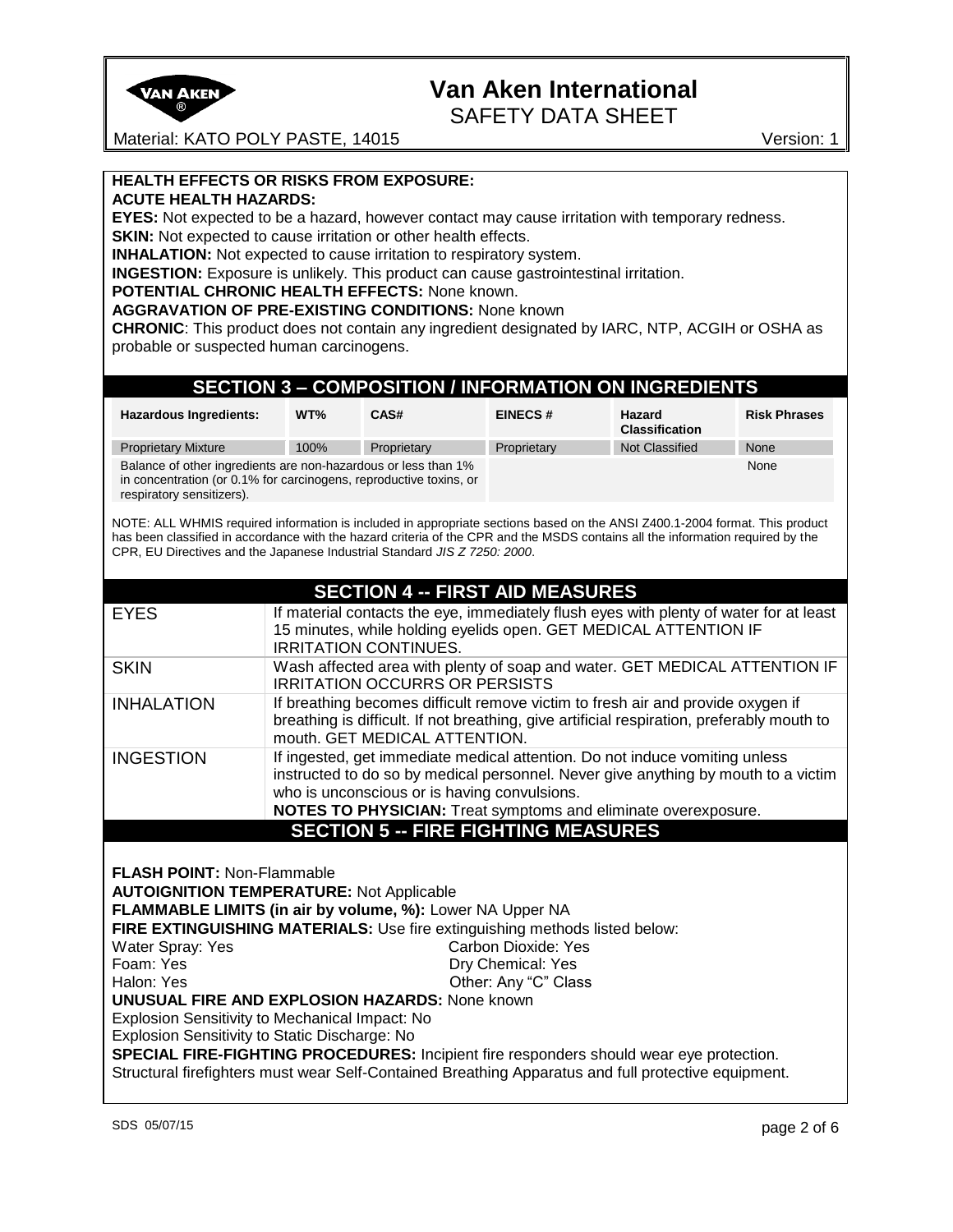

SAFETY DATA SHEET

Material: KATO POLY PASTE, 14015 Version: 1

Isolate materials not yet involved in the fire and protect personnel. Move containers from fire area if this can be done without risk; otherwise, cool with carefully applied water spray. If possible, prevent runoff water from entering storm drains, bodies of water, or other environmentally sensitive areas.

### **SECTION 6 -- ACCIDENTAL RELEASE MEASURES**

SPILLS OR LEAKS Contain spill and recover if possible. Pickup place in proper container for disposal. Clean area with soap and water. U.S. Regulations (CERCLA) requires reporting spills and releases to soil, water and air in excess of reportable quantities. The toll free number for the US Coast Guard National Response Center is (800) 424-8802. Dispose of in accordance with U.S. Federal, State, and local hazardous waste disposal

regulations and those of Canada and its Provinces, those of Australia, Japan and EU Member States (see Section 13, Disposal Considerations).

### **SECTION 7 -- HANDLING AND STORAGE**

**WORK PRACTICES AND HYGIENE PRACTICES:** Wash hands thoroughly after handling. **STORAGE AND HANDLING PRACTICES:** Store in a cool, dry well-ventilated location. Avoid extreme

heat. Protect from physical damage.

#### **SECTION 8 -- EXPOSURE CONTROLS / PERSONAL PROTECTION**

| <b>Chemical Name</b>     | $AA$ C $P$ | ACGII      | <b>WA</b>  |
|--------------------------|------------|------------|------------|
| ' Mixture<br>Proprietary | roprietarv | Not Listed | Not Listed |

**VENTILATION AND ENGINEERING CONTROLS:** Use with adequate ventilation to ensure exposure levels are maintained below the limits provided above.

*The following information on appropriate Personal Protective Equipment is provided to assist employers in complying with OSHA regulations found in 29 CFR Subpart I (beginning at 1910.132) or equivalent standard of Canada, or standards of EU member states (including EN 149 for respiratory PPE, and EN 166 for face/eye protection), and those of Japan. Please reference applicable regulations and standards for relevant details.* 

**RESPIRATORY PROTECTION: Not required with this product, avoid heated vapors.** Maintain airborne contaminant concentrations below guidelines listed above, if applicable. If necessary, use only respiratory protection authorized in the U.S. Federal OSHA Respiratory Protection Standard (29 CFR 1910.134), equivalent U.S. State standards, Canadian CSA Standard Z94.4-93, the European Standard EN149, or EU member states.

**EYE PROTECTION: Not normally required.** If necessary, refer to U.S. OSHA 29 CFR 1910.133, Canadian Standards, and the European Standard EN166, Australian Standards, or relevant Japanese Standards.

**HAND PROTECTION: Not required when handling this product.** If necessary, refer to U.S. OSHA 29 CFR 1910.138, the European Standard DIN EN 374, the appropriate Standards of Canada, Australian Standards, or relevant Japanese Standards.

**BODY PROTECTION: Not normally required when using this product.** Use body protection appropriate for task (e.g. lab coat, overalls). If necessary, refer to appropriate Standards of Canada, or appropriate Standards of the EU, Australian Standards, or relevant Japanese Standards.

#### **SECTION 9 -- PHYSICAL AND CHEMICAL PROPERTIES**

**FORM:** Liquid/gel/paste **COLOR:** Translucent **ODOR:** Faint plastic odor **BOILING POINT:** Not Established **SOLUBILITY IN WATER:** Not Established **SPECIFIC GRAVITY:** Not Established **MELTING POINT:** Not Established **EVAPORATION RATE (BuAc=1):** Not Applicable **AUTO IGNITION TEMPERATURE:** Not Applicable **FLASH POINT:** Non-Flammable **pH:** Not applicable (1% soln/water) **WEIGHT PER GALLON:** 9.5-10 lb/gal **VAPOR DENSITY:** Not Applicable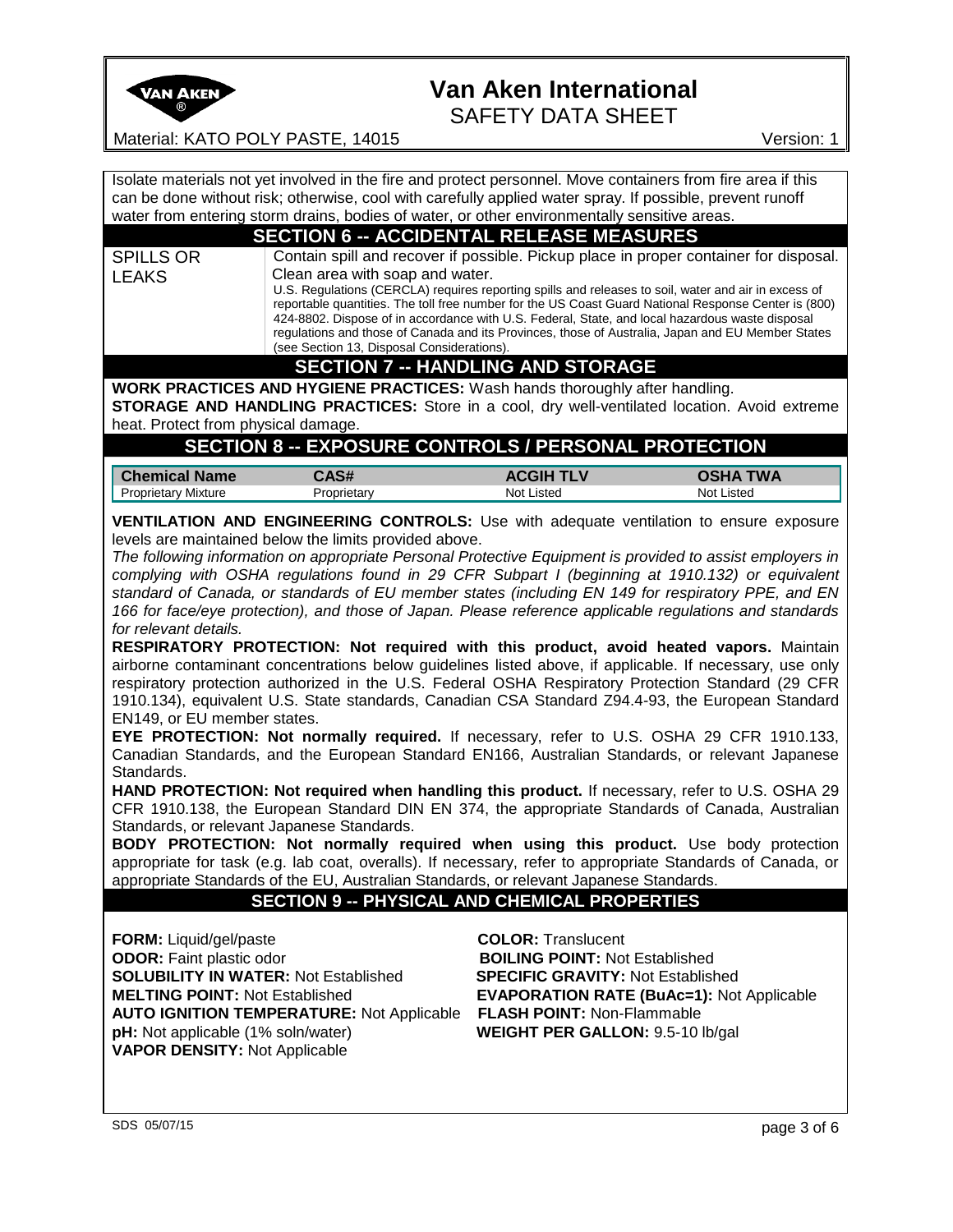

SAFETY DATA SHEET

Material: KATO POLY PASTE, 14015 Version: 1

|  | <b>SECTION 10 -- STABILITY AND REACTIVITY</b> |
|--|-----------------------------------------------|
|  |                                               |

|                                            | <u>ULUI IV – UIADILII I AND NLAVIIVII I</u> |  |
|--------------------------------------------|---------------------------------------------|--|
| Chemical stability                         | If no, which conditions?                    |  |
| YES [X]<br>NO [ ]                          |                                             |  |
| Compatibility with other<br>substances     | If NO, which ones?                          |  |
| YES [X]<br>NO I 1                          |                                             |  |
| Reactivity, and under what conditions      |                                             |  |
| STABLE; conditions to avoid: extreme heat; |                                             |  |

Hazardous decomposition products

NONE

#### **SECTION 11 -- TOXICOLOGICAL INFORMATION**

#### **TOXICITY DATA:**

#### **TOXICOLOGICAL DATA:**

**DUKE UNIVERSITY SCHOOL OF MEDICINE** has completed a toxicological evaluation of this product(s) and have found no hazardous component or contaminant level or effect of the products themselves that would require acute or chronic hazard labeling to conform with ASTM D4236, the Labeling for Hazardous Art Materials Act, LHAMA regulations (16 CFR 1500.14(B)(8), or the Federal Hazardous Substances Act. These products are classified as NOT being toxic, corrosive, skin/eye irritants, or a strong sensitizer as defined in 16 CFR 1500.3(b)(5), and 1500.3(b)(7) – (9) of the Federal Hazardous Substances Act. These product(s) do not require labeling under the Safe Drinking Water and Toxic Enforcement Act of 1986 (Proposition 65). These products do not contain hazardous substances when evaluated under ASTM F963.8.2 of the Standard Consumer Safety Specification for Toy Safety. This evaluation is in accord with the 1984 CPSC Policy Statement on Animal Testing. Conducted by a board certified toxicologist as defined by 16 CFR 14(B)(8). A completed a review of this product(s) under Canada's Hazardous Products Act, including CCCR-2001, Hazardous Products (Toys) Regulations and Surface Coating Materials Regulations. No restrictions, labeling or special packaging are required. Specifically, this product is not considered a toxic hazard, sensitizer, irritant or corrosive substance as described in CHPA c.r.c., c.931 sections 10 and 11 and no materials described in section 14 are used in this product and does not contain a toxic substance, corrosive substance, irritant or sensitizer as defined in CHPA-2001 R.S. c. H-3 schedule I part II, item 13 (p) & (q).

#### **CARCINOGENIC EFFECTS:**

| Mutagenic effects:   | Not available.       |             |                  |
|----------------------|----------------------|-------------|------------------|
| Teratogenic effects: | Not available.       |             |                  |
| <b>Cancer Lists</b>  | ---NTP Carcinogen--- |             |                  |
| Ingredient           | Known                | Anticipated | <b>IARC Cate</b> |
| All Ingredients      | No                   | N٥          | None             |

**IARC Category** 

#### **SECTION 12 -- ECOLOGICAL INFORMATION**

ALL WORK PRACTICES MUST BE AIMED AT ELIMINATING ENVIRONMENTAL CONTAMINATION. **ENVIRONMENTAL FATE:** No Data Available Oxygen Demand Data: No data available **ENVIRONMENTAL TOXICITY:**  Acute Aquatic Effects Data: No data available **SECTION 13 -- DISPOSAL CONSIDERATIONS**

**PREPARING WASTES FOR DISPOSAL:** Waste disposal must be in accordance with appropriate U.S. Federal, State, and local regulations, those of Canada, Australia, EU Member States and Japan.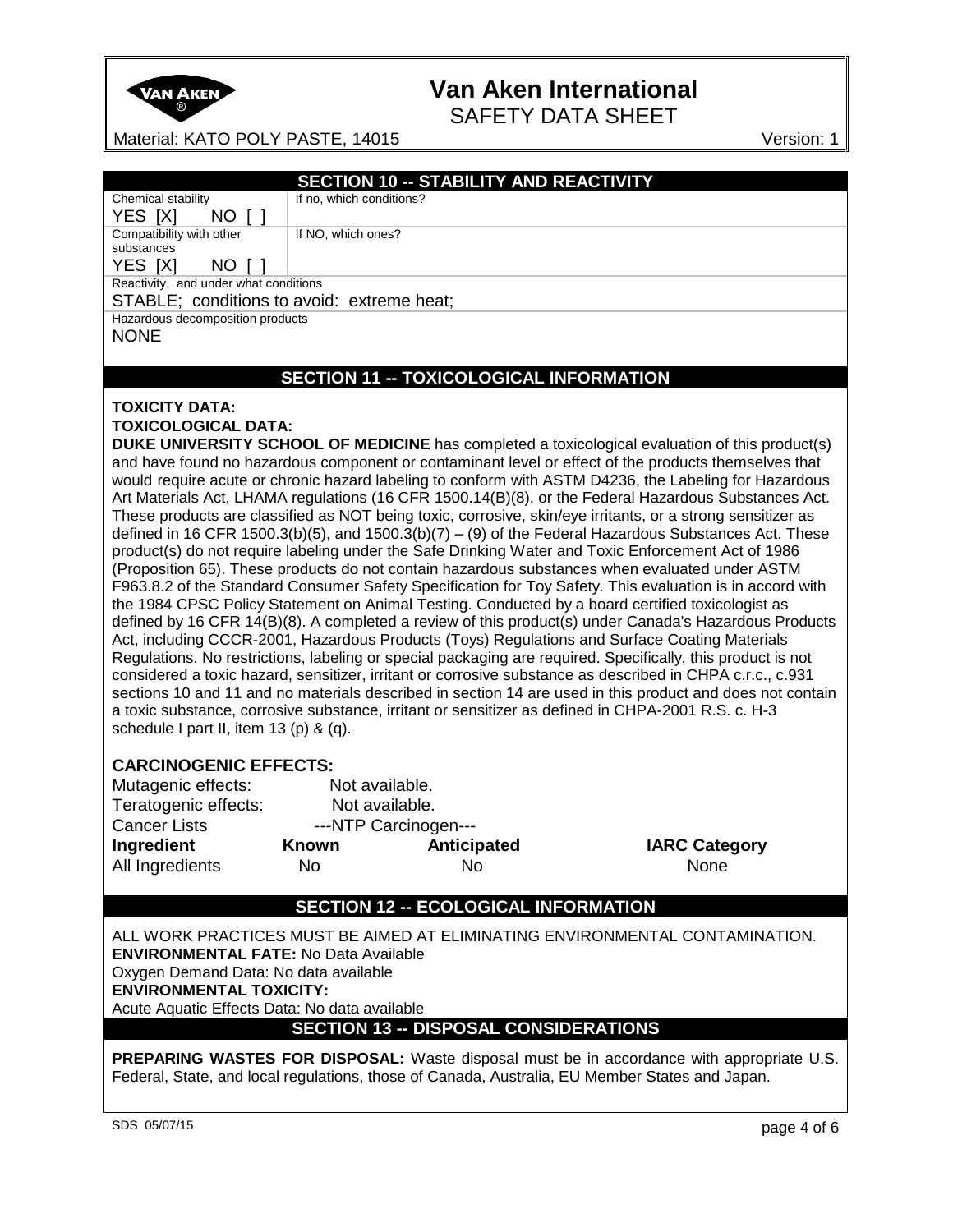

SAFETY DATA SHEET

Material: KATO POLY PASTE, 14015 Version: 1

| <b>SECTION 14 -- TRANSPORT INFORMATION</b>                                                                                                                                              |
|-----------------------------------------------------------------------------------------------------------------------------------------------------------------------------------------|
| US DOT, IATA, IMO, ADR:                                                                                                                                                                 |
| U.S. DEPARTMENT OF TRANSPORTATION (DOT) SHIPPING REGULATIONS: This product is                                                                                                           |
| classified (per 49 CFR 172.101) by the U.S. Department of Transportation, as follows.                                                                                                   |
| <b>PROPER SHIPPING NAME:</b><br>NON-REGULATED MATERIAL                                                                                                                                  |
| <b>HAZARD CLASS NUMBER and DESCRIPTION:</b><br><b>NA</b>                                                                                                                                |
| UN IDENTIFICATION NUMBER:<br>NA.                                                                                                                                                        |
| <b>PACKING GROUP:</b><br><b>NA</b><br>None                                                                                                                                              |
| <b>DOT LABEL(S) REQUIRED:</b><br><b>NORTH AMERICAN EMERGENCY RESPONSE GUIDEBOOK NUMBER:</b><br><b>NA</b>                                                                                |
| <b>RQ QUANTITY:</b><br><b>NA</b>                                                                                                                                                        |
| MARINE POLLUTANT: The components of this product are not designated by the Department of Transportation to                                                                              |
| be Marine Pollutants (49 CFR 172.101, Appendix B).                                                                                                                                      |
| INTERNATIONAL AIR TRANSPORT ASSOCIATION SHIPPING INFORMATION (IATA): This product is not<br>considered as dangerous goods.                                                              |
| INTERNATIONAL MARITIME ORGANIZATION SHIPPING INFORMATION (IMO): This product is not considered as<br>dangerous goods.                                                                   |
| EUROPEAN AGREEMENT CONCERNING THE INTERNATIONAL CARRIAGE OF DANGEROUS GOODS BY<br>ROAD (ADR): This product is not considered by the United Nations Economic Commission for Europe to be |
| dangerous goods.                                                                                                                                                                        |
| <b>SECTION 15 -- REGULATORY INFORMATION</b>                                                                                                                                             |
| <b>UNITED STATES REGULATIONS:</b>                                                                                                                                                       |
| U.S. SARA REPORTING REQUIREMENTS: The components of this product are Not subject to the                                                                                                 |
| reporting requirements of Sections 302, 304, and 313 of Title III of the Superfund Amendments and                                                                                       |
| Reauthorization Act.                                                                                                                                                                    |
| U.S. SARA THRESHOLD PLANNING QUANTITY: There are no specific Threshold Planning Quantities                                                                                              |
| for the components of this product. The default Federal MSDS submission and inventory requirement                                                                                       |
| filing threshold of 10,000 lbs (4,540 kg) therefore applies, per 40 CFR 370.20.                                                                                                         |
| <b>U.S. CERCLA REPORTABLE QUANTITY (RQ): None</b>                                                                                                                                       |
| U.S. TSCA INVENTORY STATUS: The components of this product are listed on the TSCA Inventory or                                                                                          |
| are exempted form listing.                                                                                                                                                              |
| <b>OTHER U.S. FEDERAL REGULATIONS: None</b>                                                                                                                                             |
| <b>CALIFORNIA SAFE DRINKING WATER AND TOXIC ENFORCEMENT ACT (PROPOSITION 65):</b>                                                                                                       |
| Ingredients within this product are not on the Proposition 65 Lists.                                                                                                                    |
| <b>CANADIAN REGULATIONS:</b>                                                                                                                                                            |
| <b>CANADIAN DSL/NDSL INVENTORY STATUS:</b> The components of this product are on the DSL                                                                                                |
| Inventory, or are exempted from listing.                                                                                                                                                |
| <b>OTHER CANADIAN REGULATIONS: Not applicable.</b>                                                                                                                                      |
| <b>CANADIAN ENVIRONMENTAL PROTECTION ACT (CEPA) PRIORITIES SUBSTANCES LISTS:</b>                                                                                                        |
| <b>CANADIAN WHMIS CLASSIFICATION and SYMBOLS: Not Controlled</b>                                                                                                                        |
| <b>EUROPEAN ECONOMIC COMMUNITY INFORMATION:</b>                                                                                                                                         |
| EU LABELING AND CLASSIFICATION: This product meets the definition of the following hazard class                                                                                         |
| as defined by the European Economic Community Guidelines.                                                                                                                               |
| <b>EU CLASSIFICATION:</b>                                                                                                                                                               |
| <b>EU RISK PHRASES: None known</b>                                                                                                                                                      |
| <b>EU SAFETY PHRASES: None known</b>                                                                                                                                                    |
| <b>AUSTRALIAN INFORMATION FOR PRODUCT:</b> The components of this product are listed on the                                                                                             |
| International Chemical Inventory list.                                                                                                                                                  |
| JAPANESE INFORMATION FOR PRODUCT:                                                                                                                                                       |
| JAPANESE MINISTER OF INTERNATIONAL TRADE AND INDUSTRY (MITI) STATUS: The components of this                                                                                             |
| product are not listed as Class I Specified Chemical Substances, Class II Specified Chemical Substances, or<br>Designated Chemical Substances by the Japanese MITI.                     |
|                                                                                                                                                                                         |